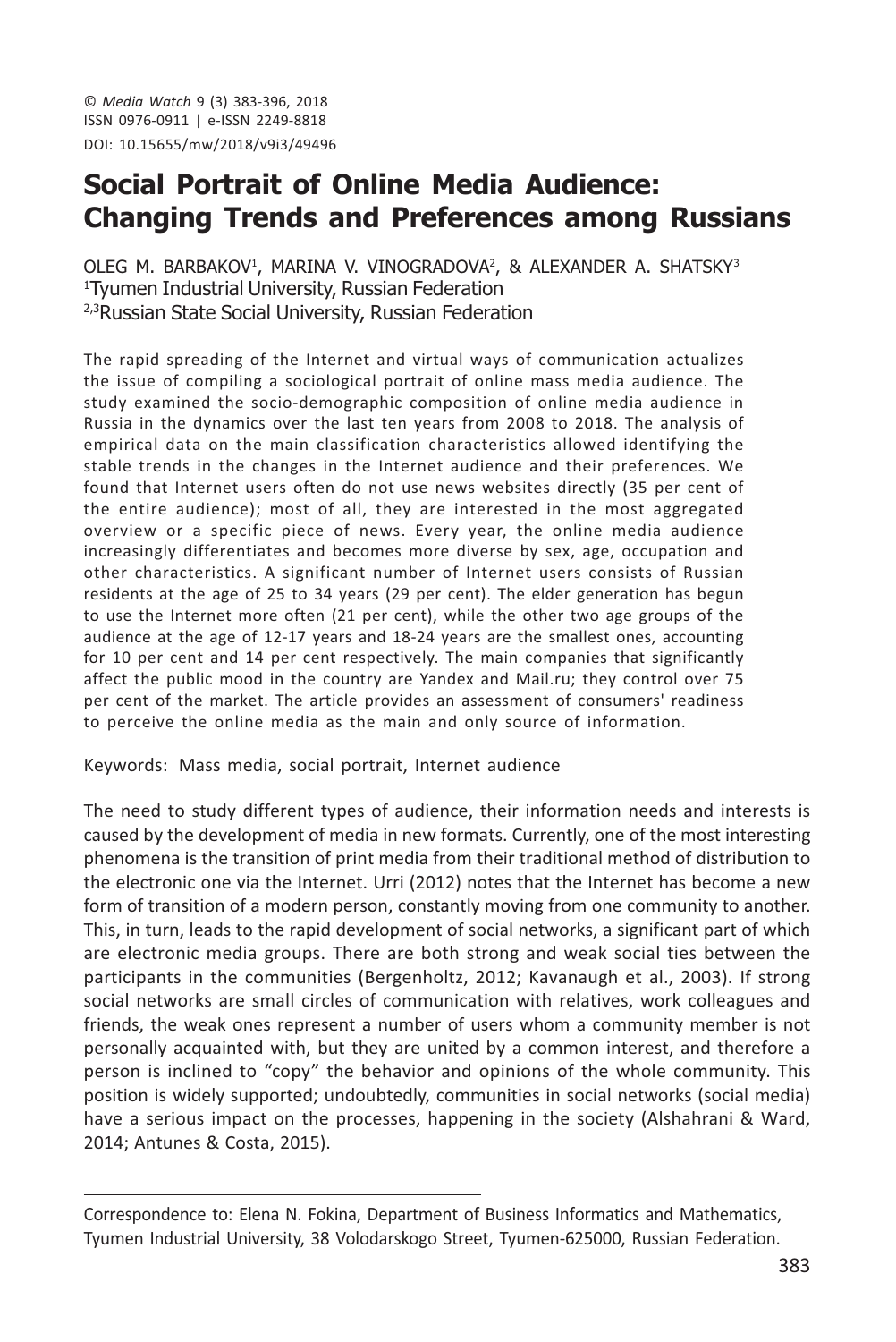When studying the audience as a set of consumers, their social and demographic characteristics and consumer behavior are taken into account - a social portrait is formed. The social portrait of the audience is the totality of the people's qualities in the selection, their integrated personality traits that are inherent in the whole totality. The behavior of a wide range of readers is characterized by certain motivations, it often depends on the surrounding socio-economic and political situation. Despite the fact that the Internet audience increasingly differentiates every year and becomes more diverse (Vesniæ-Alujeviæ et al., 2018) in terms of sex, age, occupation and other characteristics, the characteristic motives and methods of their adaptation can be singled out and used in journalism.

Due to the fact that the popularity of Internet publications is rapidly growing, the social portrait of the Internet media audience has changed dramatically in recent years. A clear definition of its address line is a fundamental factor for the mass media in the organization of its activities. It involves the consideration of such parameters as the frequency of updating information, the nature of the transmitted information, the areas of information focus, the volumes and formats of materials, as well as the language of communication with its audience and the conditions for its access to the content. The question of what the audience needs is often left without a clear answer; sometimes the editor of the publication loses touch with the reader's mood (Zasurskii, 1988). At the same time, the definition of the publication's address and its auditor characteristics is the starting point for forming the concept and information policy of any media. These and other features emphasize the practical importance of this study.

The purpose of the work is to compile a social portrait of online media audience in Russia for 2008-2018, based on the analysis of the empirical data. This predetermines the research tasks, which include the study of methods and approaches to the formation of a social portrait of the media audience; analysis of the dynamics of the Internet audience and its composition; study of readers and popularity of the main online media in Russia; identification of preferences and main trends in the development of online publications. In accordance with the goal, the object of the study is the online media audience, and the subject of the research is the social portrait of online media audience.

### **Literature Review**

Theoretical approaches to the study of the relationship between the media and its audience have been transformed at the same time as the society develops. Chronologically, the development dynamics of the theoretical approaches can be represented in the form of some concepts: the concept of unlimited media influence on the audience- the potential for media influence on the audience is unlimited, while media images are perceived uncritically by people (Lippmann, 2004; Semenova & Korsunskaya, 2010; Fiske, 2011; Lasswell, 1960; Braddock, 1958); the concept of media's indirect influence on the audiencethe influence of media on the audience depends on the reference groups and the sociodemographic characteristics of a person, while the study of mass media's role is quite problematic (Hovland et al., 1953; Klapper, 1960; Lazarsfeld & Katz, 1955); and the concept of the media and audience's mutual influence - defines only the vector of discussion of the event, and not the interpretations themselves (Champagne, 1997). That is why the ways of mutual influence of the media and society are so diverse.

The active development of mass media, including the appearance of online publications, has caused the emergence of the mass audience phenomenon (Zhebit, 2012). Mass audience is characterized by non-uniformity, dispersal, heterogeneity and most often anonymity (Zhukova, 2008). In sociology, the individuals who form this audience are viewed 384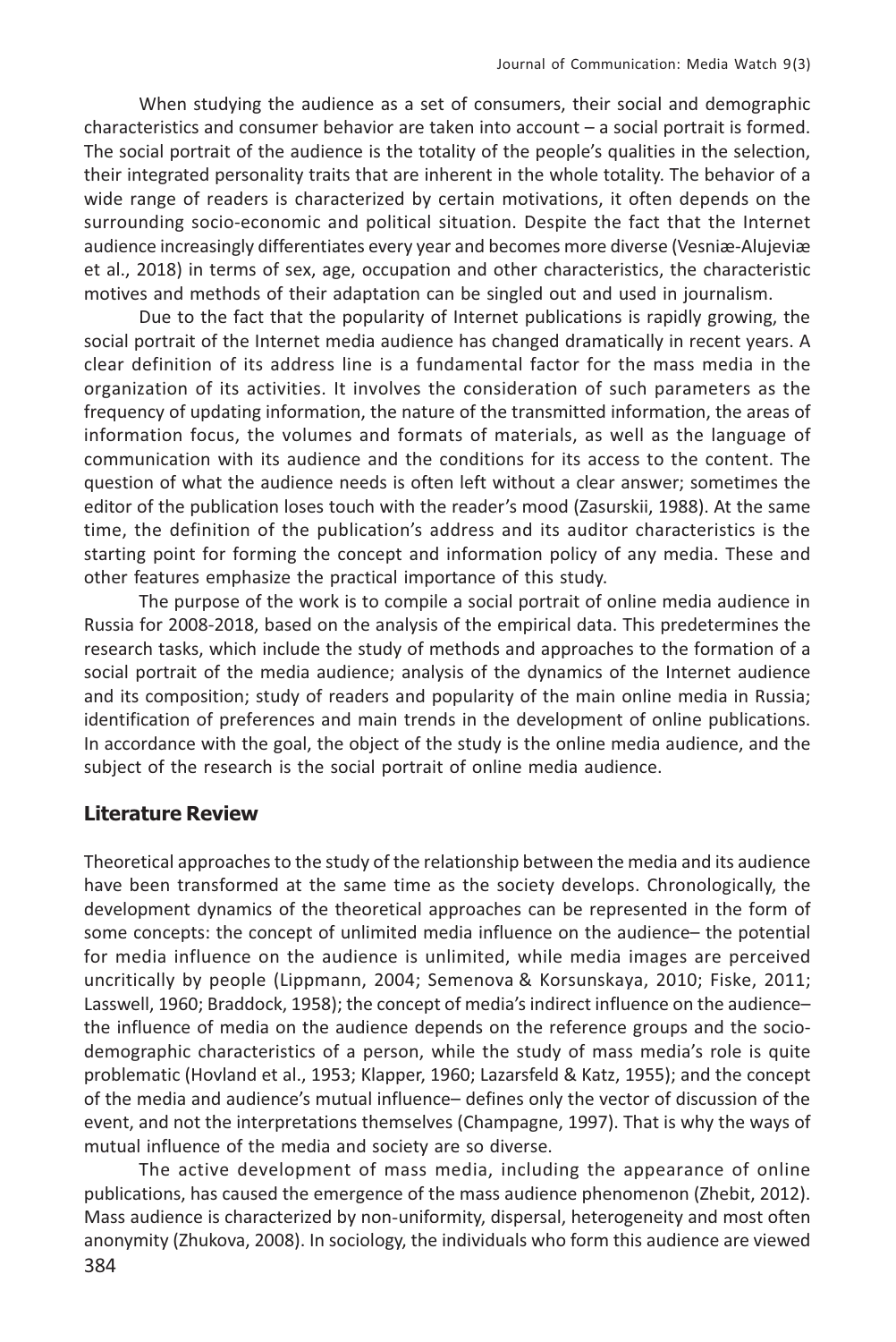as individuals included in the network of real social relations and connections. Castels (2004) calls such a society "a network society": the Internet today is not just a communication medium, but, in fact, the organizational structure of the modern information society. Social networks are most consistent with the proposed model of social communication. It reflects an entirely different level of media research, involving the mutual influence of the audience and the communicator (McQuail, 2013).

Due to mass communication, the audience can establish and maintain relationships and connections not only within their social group, but also with a wider social environment. The creators of products intended for mass audience tend to take into account the characteristics of the audience.

In the scientific literature, the concept of the audience is often understood as a synonym for the definition of the public (Mironenko, 2011). Traditionally, the public is understood as a large group of people with common significant properties and characteristics. At the same time, the concept of the audience reflects more dynamic and volatile processes, because the unifying feature of people in the audience is the presence of similar needs, more often it is information needs (Urbanaeva, 2017). An audience means people who are directly involved in the process of perceiving information and come into contact with a source of information (Radkevich, 2009).

There is a quite common approach in journalism to analyzing situations and events associated with socio-political processes, and, consequently, with the influence of the media on the daily lives of people (Semenova & Korsunskaya, 2010). In this case, mass communication is understood as a socially conditioned phenomenon, the main function of which is to influence the audience through the content of the transmitted information. Particular attention to trends concerning the change in the behavior of online media audience is given in the publications of Webster and Lin (2002). The authors state that users cease to be third-party observers and begin to take an active part in the discussion of news events. In this regard, the strategies of many online media should be changed and adapted to the demands.

Moreover, the difference in the delivered information, depending on the target audience of specific media, was also revealed. So, mass media, oriented to elite groups of society, try to "uncover" the concealed questions, thus demonstrating access and control over virtually any information, attracting their audience by exclusive information. The media, oriented to a mass audience, on the contrary, are interested in transmitting typical judgments (Noelle-Neumann, 1996).

In the article, written by Sadylko (2015), an empirical study was conducted, based on comments on the website of an online channel. Based on the analysis, a spiral of silence is developed; the audience of the channel is divided into several groups, depending on the attitude to the opinion expressed in the news event and comments to it. Some of the shortcomings of his approach should be disregarded, given that the selection is small and does not have sufficient statistical significance; the revealed peculiarities are characteristic of only regional media of small cities.

Qualitative analysis of the audience of the online media is presented by Osagie (2009) and Lindlof (2009), which reveal the main characteristics of the audience and the variability of their preferences over time. A separate issue in this question is the usefulness of user feedback. So, based on the advertisement messages' example, Aldakusheva (2010) found that the low efficiency of their placement is determined by the discrepancy between the target audience of the advertiser and the audience. Once again, this emphasizes the relevance of researching the social portrait of online media audience.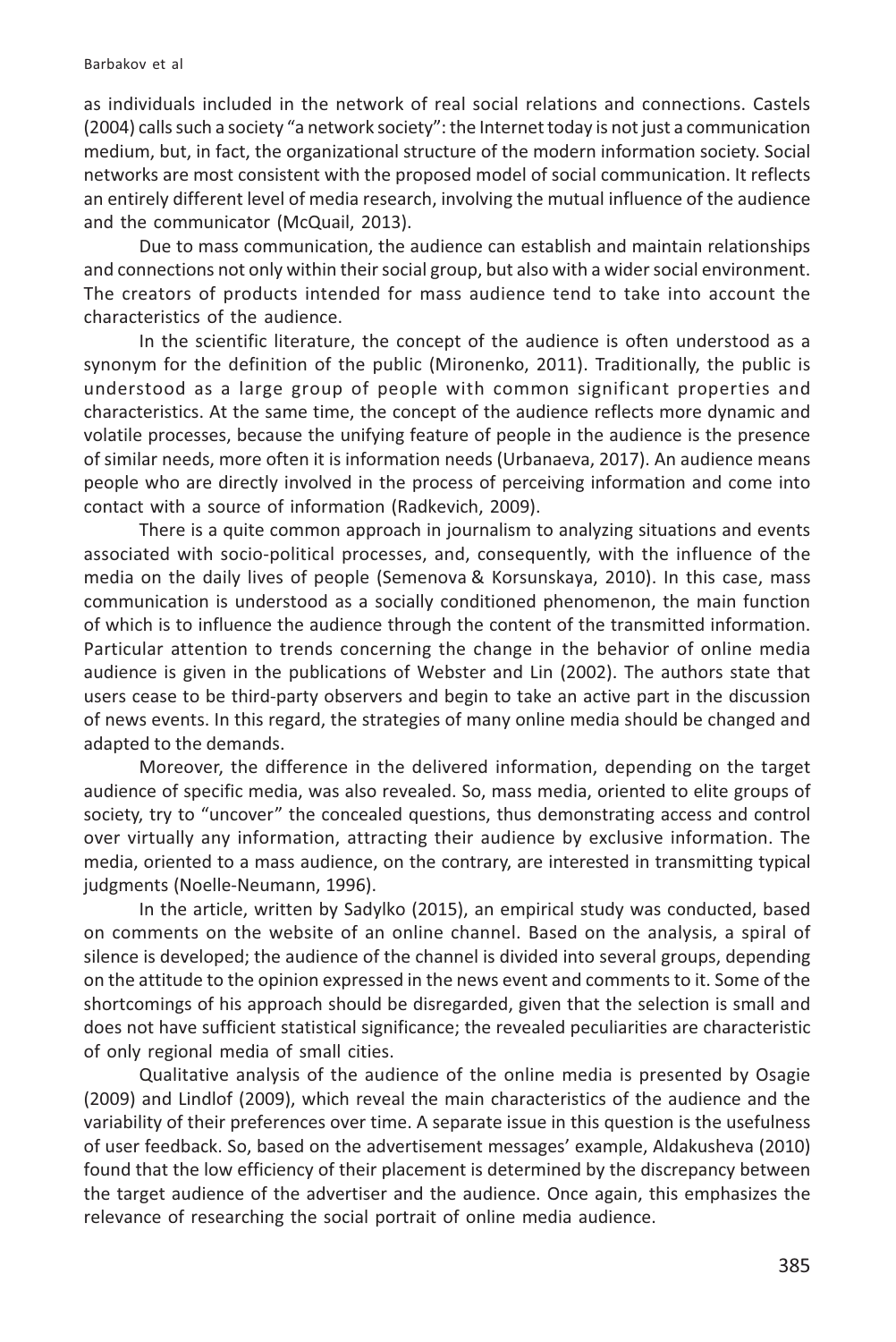The main trends in the online media development are described in a research conducted by Meulemann and Hagenah (2009). The article contains content analysis and user survey. These methods are effective, but given the goal of creating a social portrait of the audience, it is optimal to use selections of a larger scale.

In her work, Mashninova (2011) touches upon the aspects of online users' activity, professional training of the audience, the scope of activities, and the regularity of actions on the Internet. Arzhenovskii and Suntura (2014) conducted a statistical analysis of online services consumers' profiles in Russia: data from 2005-2015 are summarized, the age structure of the audience and its gender characteristics are described. In addition, the authors considered in detail the differentiation of online users by the level of their education and occupation. The methods of their investigation are indicative and will be useful for our research. Moreover, Pashutin (2010) conducts stratification of the television audience as an adjoint group of media users. Livingstone (2005; 2003) divides news readers into active ones and passive ones, explores the perception of information by the audience and compiles models of communication processes between the media and consumers on the Internet.

Thus, we can confidently state that the topic of the modern social portrait of online media audience requires more detailed analysis, given the variety of methodological approaches to research. In the context of the rapid development of the Internet, social networks and interactive forms of communication, an important issue is the continuous information update, since the social portrait of media's target audience is highly variable.

### **Materials and Methods**

The conducted review of literature allowed identifying the authors' approach to describing the social portrait of online media audience based on the empirical data. Previously, the classical research methods of the readership were the analysis of book sales' volumes, circulation of publications and readers' forms in libraries, surveys of library readers, as well as mail and press inquiries of readers of newspapers and magazines. Now-a-days, the methods of observation, questioning and generalization allow identifying the main characteristics of the behavior of modern readers of online publications.

The basis of the empirical data was the statistics of the WEB-Index project, developed by the consulting company Mediascope (2018). The project keeps track of user behavior since 2007 and provides detailed information about the volume, profile and other characteristics of the online audience in Russia.

The study represents the population of Russia in all cities that appeared in a random selection, at the age of 12-64. The information for the Web-Index project is collected within the panel of participants – a group of survey respondents. Identification of the Internet use by the participants in the study is done using a special counter put on the estimated websites. For sites, where the counter is not put, the data is collected using special software installed on users' computers or mobile devices. At the moment, the project involves over 20 thousand people, the size of the mobile panel is about 5 thousand people. The main direction of the analysis will be the identification of trends and the definition of patterns. Stratification of Internet users into groups will be performed according to the following indicators: gender; age; employment; sphere of activity.

The study period is defined as 2008-2018. This is done for several reasons: firstly, to formulate conclusions based on analysis, it is required to have a study period of at least ten years; secondly, until 2008 the Internet did not have such a wide coverage in Russia among the population and the mass media were limitedly represented there as online 386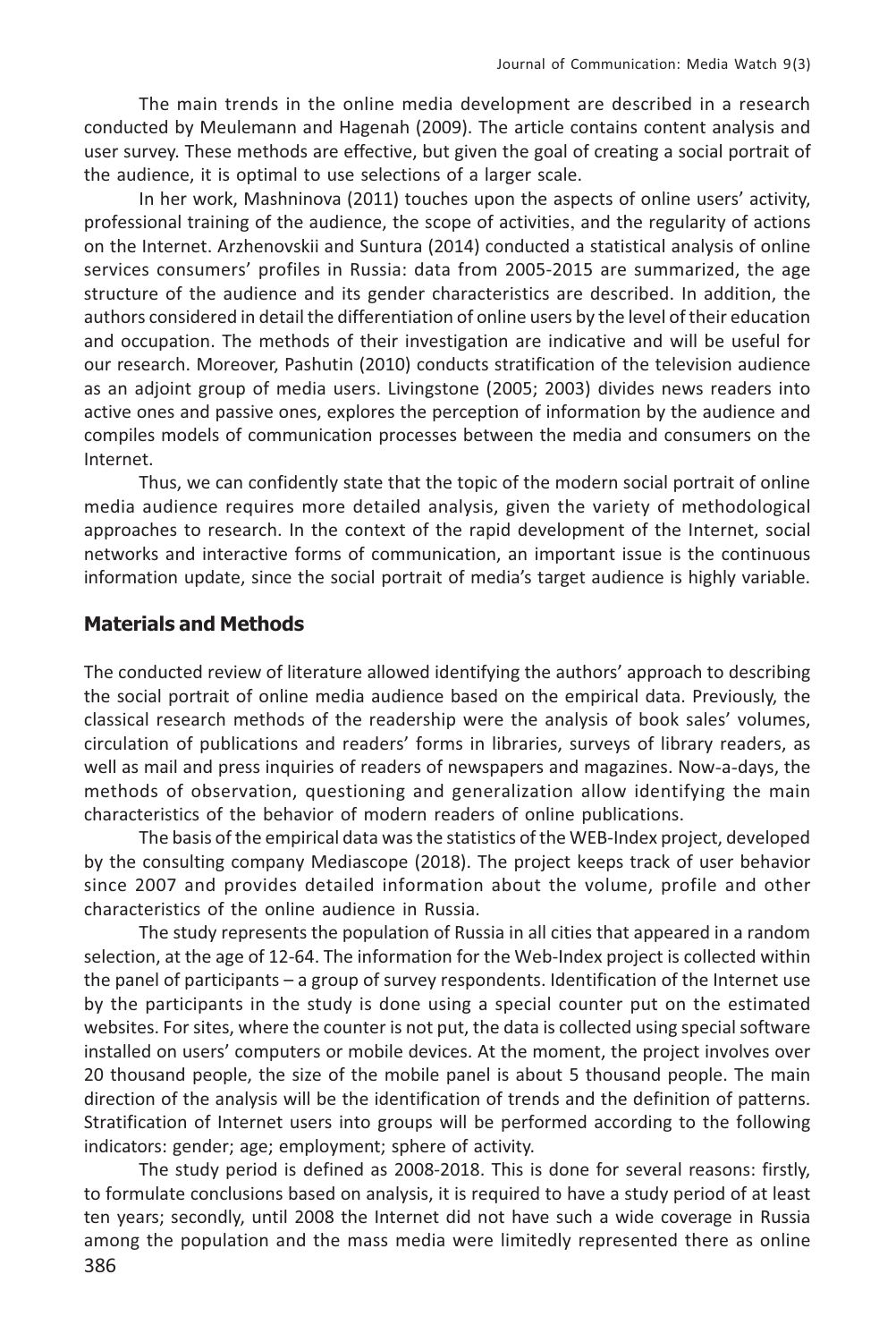Barbakov et al

media. In our study, we will use the method of comparative analysis of indicators with a graphic interpretation of empirical data, which will most fully reflect changes in the online media audience and make a modern social portrait.

## **Results and Discussion**

#### **Internet Activity**

First of all, when studying online media, great importance should be placed on the analysis of the audience as a whole. The target audience of any online publication is people who use the Internet. In addition, the more regular a person uses the Internet, the more likely he or she will use online media. Online media readers are often social networks' users. Thus, the online media audience is represented by a large number of people - those who purposely go to online media websites, and those who are subscribed to various news channels and magazines in social networks. This particular feature makes necessary the analysis of the online audience as a whole. The data on the number of people using the Internet during the examined period, as well as their division by sex, are presented in Figure 1.



Source: Mediascope 2018

Figure 1. Dynamics of the Internet audience in Russia for 2008-2018, thousand people

Studying the dynamics of Internet users, three significant periods should be noted: firstly, in 2009, the Internet audience increased by over 4.5 times. This leap is due to the fact that at that time in Russia the wireless network became more accessible. The Internet began to be actively used in work, information search, communications and as a means of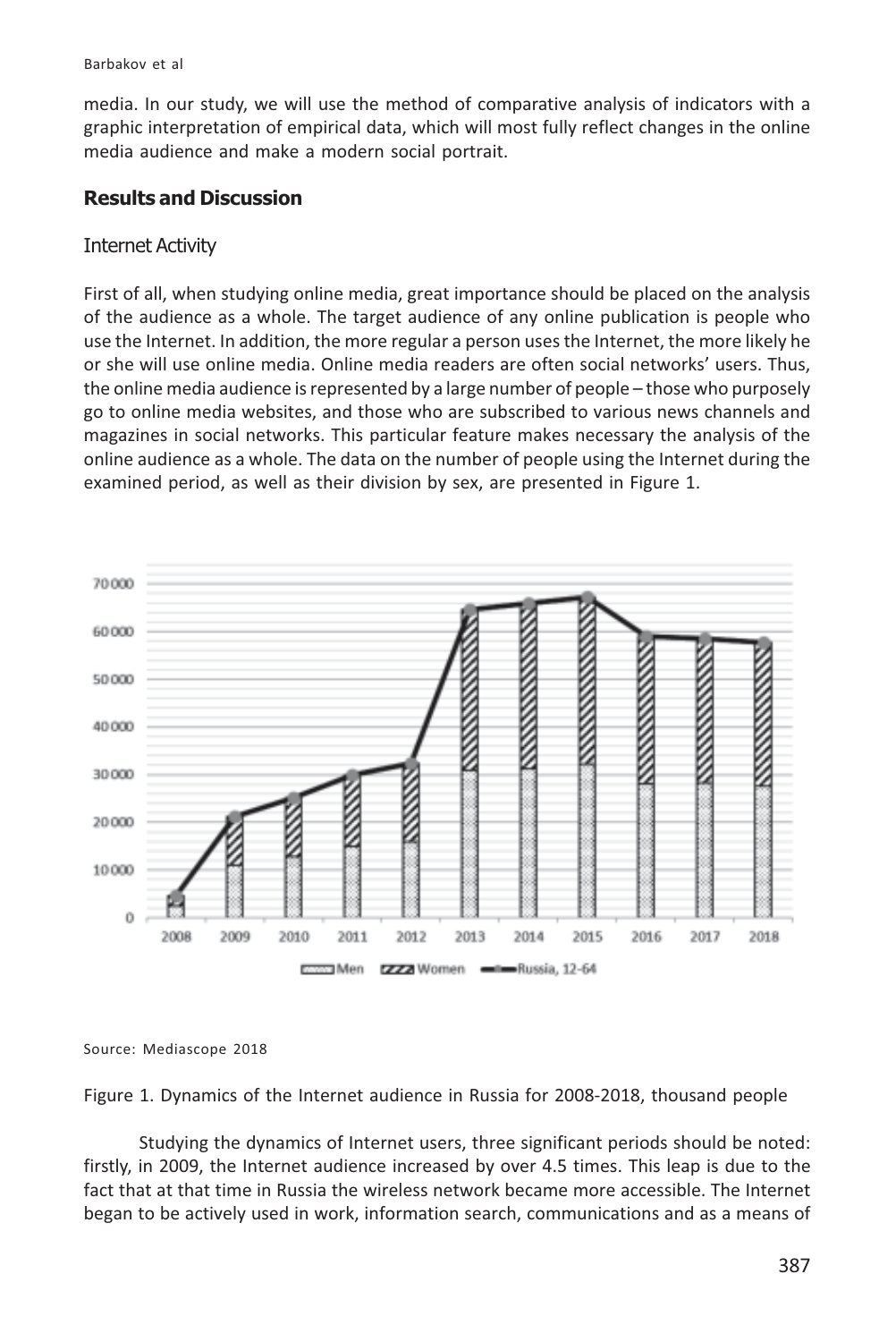information transfer; secondly, the next sharp rise was in 2013. At this time, the Internet began to appear at every house, the worldwide network began to be used not only to facilitate work duties and business communications, but also for entertainment. Presumably, 2013 witnessed a turning point for the online media, after which they began to develop widely; thirdly, in 2016, the number of Internet audience declined. A possible reason for that was the trend of abandoning the stationary Internet in favor of the mobile one. Until 2018, the number of users has been relatively stable and it continues to decline at a low pace.

The presented data allows drawing a conclusion that the Internet has overcome the peak of its development. The audience is no longer ready to consume everything that is offered to it, having become more selective. Thus, it provides for the urgency of studying online media audience and revising the content of the strategy, as well as finding new ways of interacting with the reader (Kunz & Werning, 2013; Faustino, 2013).

Figure 1 represents the analysis of the ratio of men and women among the online audience. It should be noted that in 2008, the network users were mostly men. It is also important to highlight the prevalence of men in the audience until  $2012 - at$  the time when the Internet was used mainly for work. Since 2013, one may observe the feminization of the audience (Fisher & Craig, 2000), an increase in the proportion of housewives among users and other factors. The increase in the number of women in the audience can be related to the beginning of the Internet use for entertainment. At the moment, women (52 per cent) use the Internet more often than men (48 per cent).

The differentiation of users by age plays a major role in forming the social portrait of online media audience. Figure 2 shows the dynamics of the five age groups in the period from 2008 to 2018.



Source: Mediascope, 2018 Figure 2. Age stratification of online audience in Russia, (thousand people)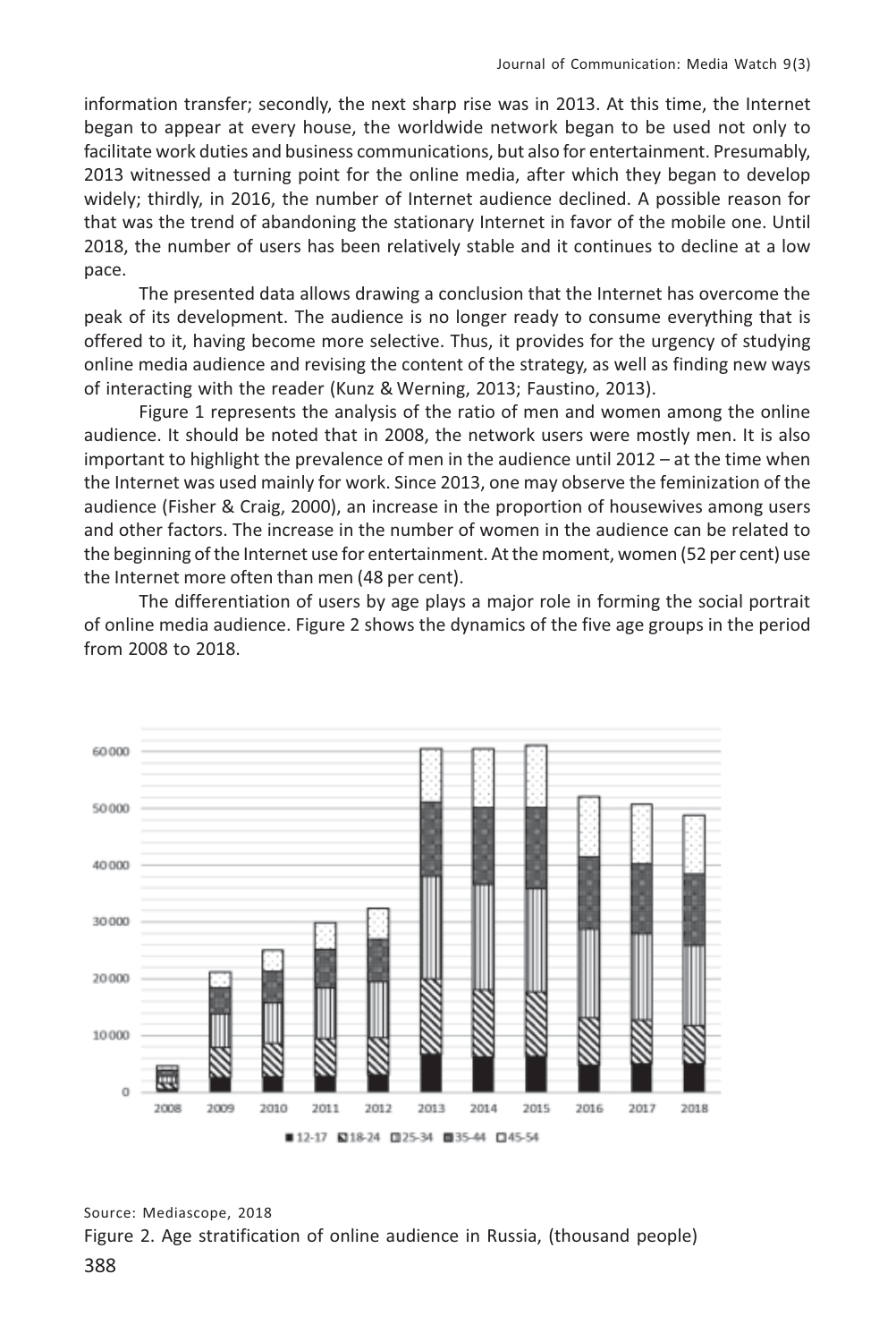When considering age stratification, it is interesting to observe the change in the composition of the audience, depending on the periods of Internet spread in Russia. In 2008, over 50 per cent of the coverage consisted of 25-44 years old people. A large proportion of these groups is maintained throughout the period until 2013. From 2009 to 2012, the percentage of groups aged between 25 and 34 and from 45 to 54 years is noticeably increasing. The growth is due to the increasing use of the Internet in the workplace. After a sharp increase in the online audience, the ratio of groups changed  $-$  the proportion of elderly people increased to 16.7 per cent, while the share of employees decreased. This is the main characteristics of the period when the Internet began to be used in everyday life. For a more detailed analysis of the change in the age division of the online audience, Figure 3 is compiled; it shows the specific composition of the audience in 2008 and in 2018.

In the last ten years, the share of the teenage audience in the total number decreased from 13 per cent to 10 per cent. A more significant decrease was represented by a young audience  $-$  from 18 to 24 years  $-$  its rate fell from 21 per cent to 14 per cent. The next two groups, covering the population of the country from 25 to 44 years, showed a slight increase by several per cent- to 29 per cent and 26 per cent, respectively. The following fact is interesting: from 2008 to 2018, the share of the elder population (from 44 to 54 years) increased from 14 per cent to 21 per cent. This phenomenon is partly justified by the fact that Internet users have moved to the following age groups. Despite this, one cannot overlook the fact that the structure of Internet users has significantly changed. The Internet ceases to be only a youth phenomenon. Currently, a large proportion of users are people from 25 to 54 years.

In 2018, a large proportion of online users continue to be Russian residents aged 25 to 34 years (29 per cent). The next largest group are people aged 35 to 44 (26 per cent). The two other groups  $-$  12-17 years and 18-24 years  $-$  are the smallest ones, amounting to 10 per cent and 14 per cent, respectively. In this regard, the existing online media should change the strategy of compiling content, the style of presentation of the material and much more.



□12-17 □18-24 ■25-34 535-44 □45-54

日12-17 日18-24 ■25-34 N35-44 日45-54

**Year 2008** Year 2018 Source: Mediascope, 2018 Figure 3. Change in the age structure of the Russian online audience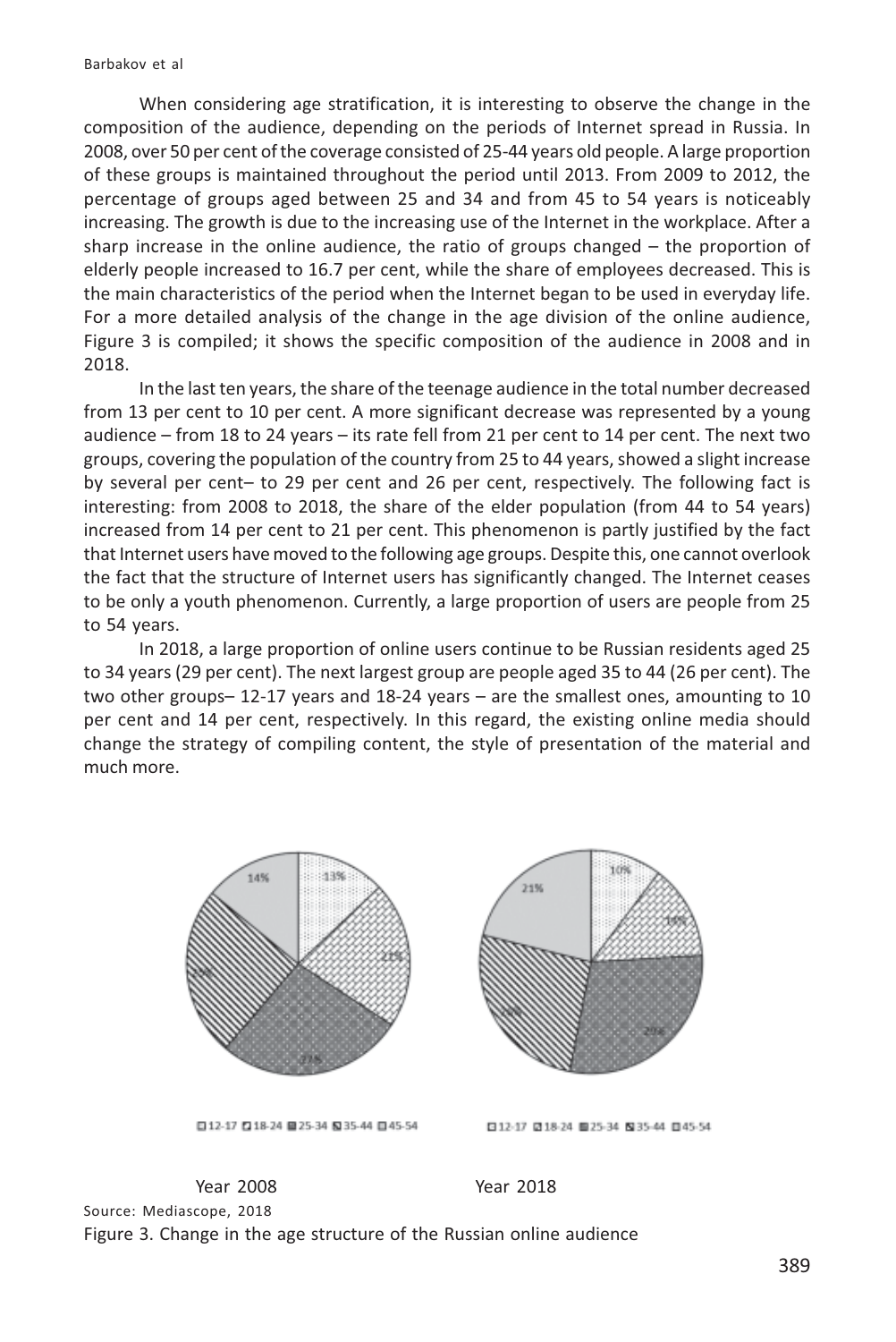The analysis of the men's and women's dynamics will permit to determine the social portrait of the online media audience. Considering men who use the Internet, the following trends should be highlighted: the share of men aged 18-24 years has sharply decreased  $$ from 11.2 per cent in 2008 to 6 per cent in 2018; the growth was observed only in the elder generation's group – from 7.8 per cent to 8.2 per cent, respectively. The analysis of the female audience allows identifying similar trends: the proportion of women aged 18 to 24 has significantly dropped, from 10.2 per cent in 2008 to 5.6 per cent in 2018; women between the ages of 24 and 34 use the Internet almost as often - in 2008 the share was 12 per cent, in  $2018 - 11.8$  per cent, the same is true for women from 34 to 44 years – their share is at the level of 11.7-11.6 per cent throughout the period.

The research repeatedly traced the fact that in the first period of its spread across the country, the Internet was used for work purposes (over 70 per cent of Internet users have a job). Now this trend has changed. This is due not only to the fact that the Internet is an integral part of work, but it is also connected with the ratio of the employed and unemployed in society. Their analysis allows drawing certain conclusions: most often, the Internet is used from computers at work. In this regard, online media sites should look reserved, without intrusive advertising, so as not to attract the attention of colleagues, if a person is distracted and decided to read a news article, or looking for work information in a news publication.

It is also important to determine which sphere the modern online audience is interested in, what topics are of interest to online media visitors. To solve this problem, the following groups of users are examined by type of their activity (Figure 4): managers, specialists, employees, workers, students, housewives and other unemployed people.



#### Source: Mediascope, 2018

Figure 4. Distribution of Internet audience in Russia by type of their activity, thousand people.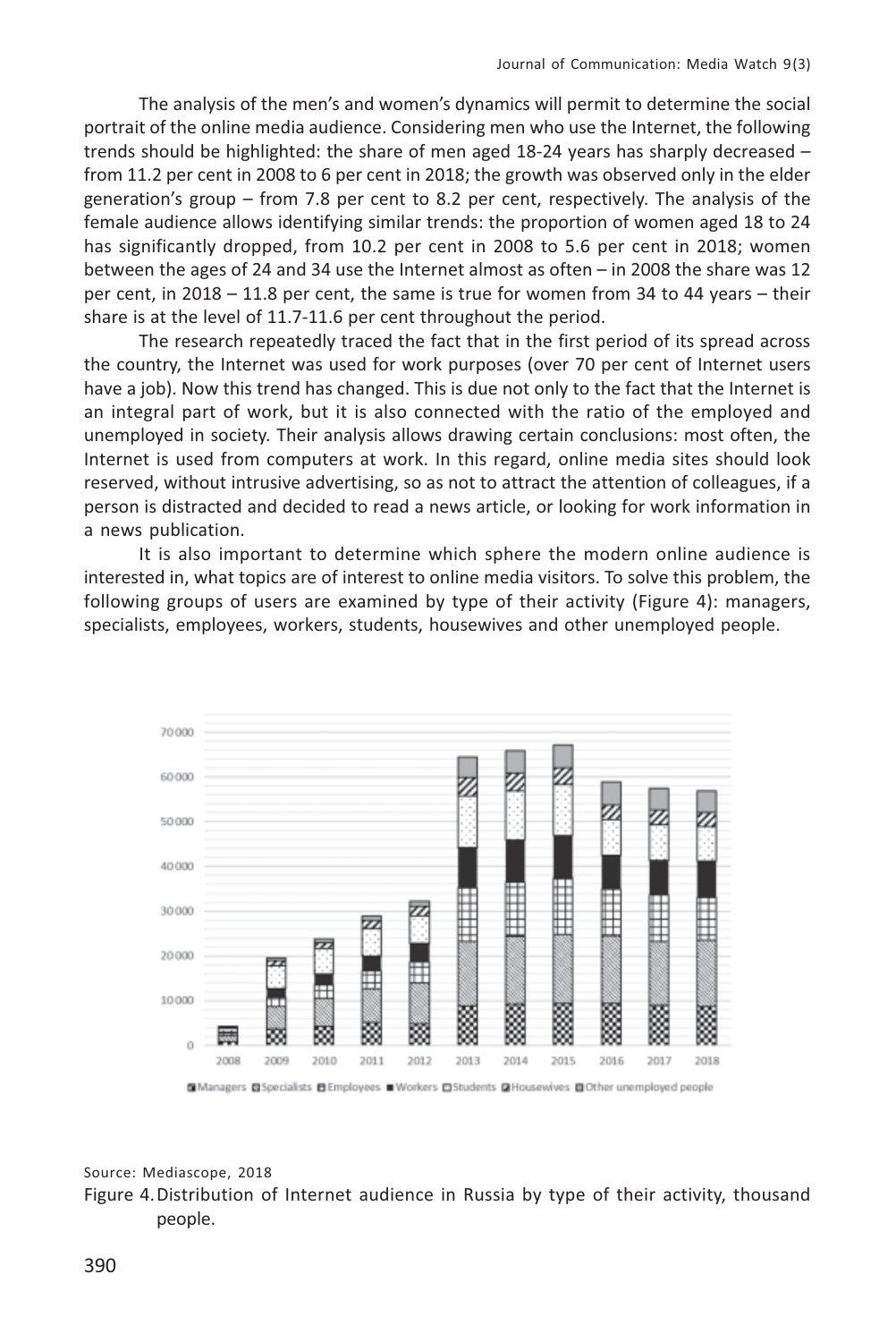It was found that in 2008 the Internet was used mainly in offices: 32.3 per cent were specialists, 19.2 per cent managers, and 22.3 per cent students. The Internet has become not only a means of finding the necessary information (due to a large number of office workers and students), but also became a place for communication and leisure  $-$  this is shown by a significant differentiation of groups by 2018. A significant increase in nonworking population among Internet users also proves that the Internet now exists not only for work and studies: from 3 per cent in 2008, the indicator rose to 8.3 per cent in 2018. In addition, this proves the fact that the Internet has become the main way to find work and, possibly, the method of mastering new professions (online training, etc.), performing not only office work but production tasks (the share of workers in the structure increased from 4.8 per cent in 2008 to 14 per cent in 2018). Such a sharp surge can be considered the formation of a new target audience of online media.

In 2018, 73 per cent of online audience consists of officially employed people, and 27 per cent unemployed ones. However, it should be taken into account that at the moment there is a growing number of freelancers, who are often not officially employed, but the Internet is extremely important to them. It is also necessary to take into account the ratio of employed and unemployed people throughout the country. However, it can be stated that the majority of the online media audience consists of working people who come to relevant online sites mainly during working hours and prefer a certain style of website design.

#### Trends of Online Media Development

To achieve the stated goal of the research, it is considered necessary to assess the preferences of the online media audience. This will allow analyzing the empirical information on the number of visitors on the main news portals during the examined time period (Figure 5). Popular online media in Russia can be divided into several groups: news aggregators, where the reader does not go on purpose (the main pages of Internet search engines); political editions; business journals; news commentators; and publications that have content other than news.

The initial assumption about the impact of Internet development on the dynamics of the online media audience can be clearly seen in Figure 5. Until 2013, there had been a rapid and steady growth of the audience, the publications developed, the population learned about the possibilities of the worldwide network. After 2013, the dynamics of the Internet audience coincides with the dynamics of online media sites' visitors, but it is interesting to note that at the sites like Yandex and Mail.ru the growth rate was lower than at other news sites. That is, the new audience that appeared was more interested in other ways of obtaining information.



Source: Mediascope, 2018 Figure 5. Dynamics of the main online media audience in Russia, thousand people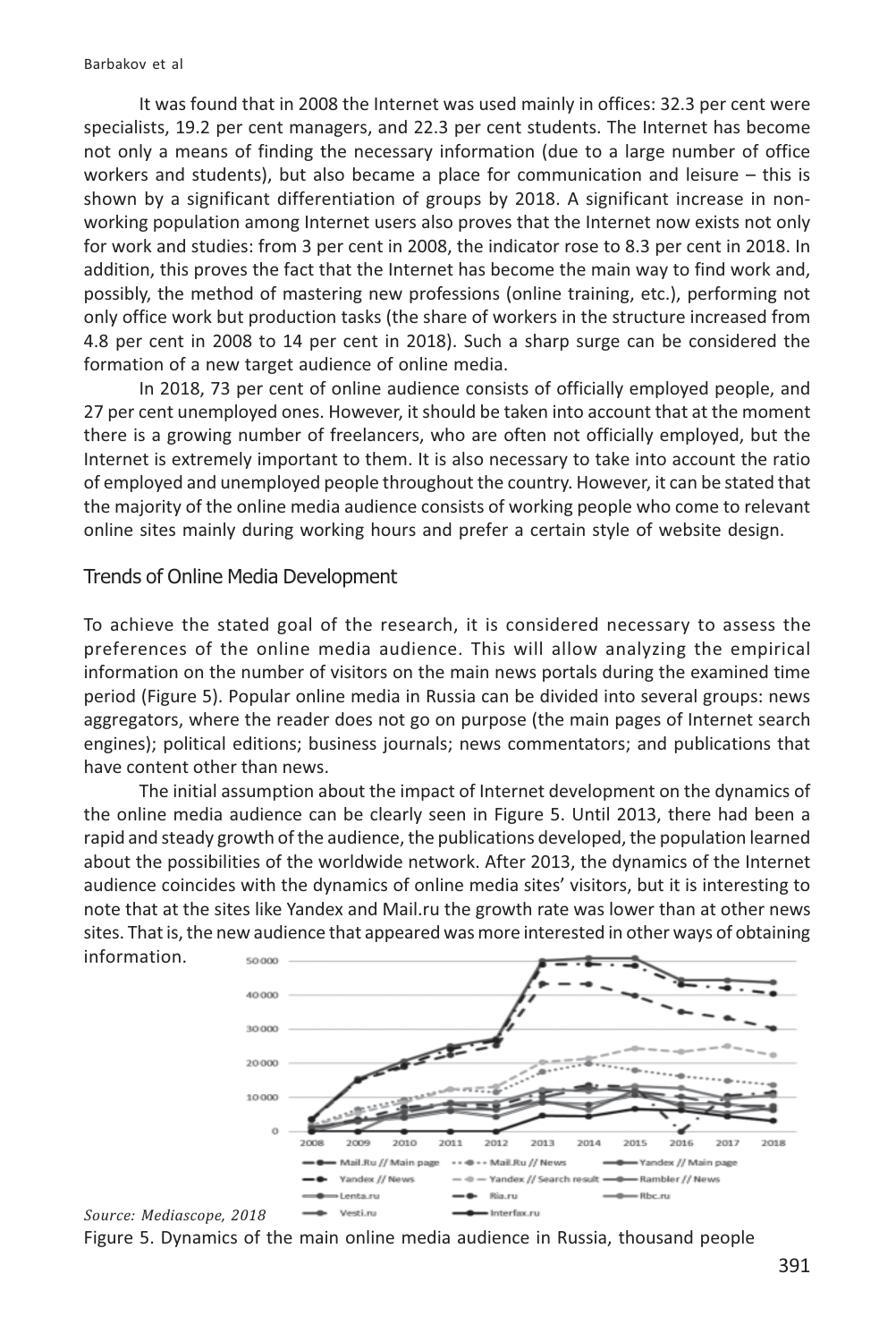The analysis of the data allowed establishing that the number of online media audience is growing rapidly (not counting the last three years). However, these data are not representative in determining the popularity of online publications in Russia. To establish how many people use the Internet as mass media, it is necessary to determine the share of online audience in the Russian population, the proportion of the online media audience in the Russian population and in the number of Internet users (Table 1).

| Indicator             | 2008    | 2010    | 2012    | 2014    | 2016    | 2018    |
|-----------------------|---------|---------|---------|---------|---------|---------|
| Online audience       |         |         |         |         |         |         |
| (thousand people)     | 4,619   | 25,090  | 32,434  | 65,879  | 59,100  | 57,726  |
| Online media audience |         |         |         |         |         |         |
| (thousand people)     | 17.8    | 104.1   | 137.0   | 247.3   | 214.8   | 203.2   |
| Population of Russia  |         |         |         |         |         |         |
| (thousand people)     | 142,800 | 142,900 | 143,000 | 143,700 | 146,500 | 146,900 |
| Share of Internet     |         |         |         |         |         |         |
| audience among the    |         |         |         |         |         |         |
| population of Russia  | 3%      | 18%     | 23%     | 46%     | 40%     | 39%     |
| Share of online media |         |         |         |         |         |         |
| audience among the    |         |         |         |         |         |         |
| population of Russia  | 1%      | 7%      | 10%     | 17%     | 15%     | 14%     |
| Share of online media |         |         |         |         |         |         |
| audience among        |         |         |         |         |         |         |
| Internet audience     | 39%     | 42%     | 42%     | 38%     | 36%     | 35%     |

|           |  |  |  | Table 3. Ratio of Internet audience and online media audience to the population of Russia, |  |
|-----------|--|--|--|--------------------------------------------------------------------------------------------|--|
| 2008-2018 |  |  |  |                                                                                            |  |

Source: Mediascope, 2018

In 2008, the proportion of Internet users in Russia was only 3 per cent of the population. Over the past 10 years, there have been significant changes in 2013-2015, this share reached 46 per cent, and only in 2015 there was a significant decrease (in 2018, 39 per cent of the Russian population use the Internet). As for the online media audience in Russia, in 2008 it was about 1 per cent. With the growth in the number of Internet users and the online media development, as well as with the desire of readers to study alternative points of view, which differ from television and print media, in 2018, the indicator increased to 14 per cent (in 2015, a maximum level of 18 per cent was observed).

The relation of the online media audience to the Internet audience as a whole is of great importance. It should be noted that this indicator slightly changes over time - from 33 per cent in 2009 to 45 per cent in 2011. It can be concluded that the online media are always in the field of user's priority interests. This once again confirms that to compile a social portrait of the online media audience, the data as a whole should be analyzed.

When compiling a social portrait of the online media audience, it is important to examine popular media resources (Figure 6). At the moment, the online media audience by 53 per cent is covered by Yandex services  $-$  it is brief pieces of news near the search box, direct queries and news section. Internet users often do not use news sites directly, most of all they are interested in the most aggregated overview or a specific piece of news. 35 per cent of the people (including 20 per cent of Yandex and 15 per cent of Mail.ru) to the entire audience are not looking for news directly and do not go to news portals - they see information when they use search engines. Most of the online audience does not go specifically to online media sites.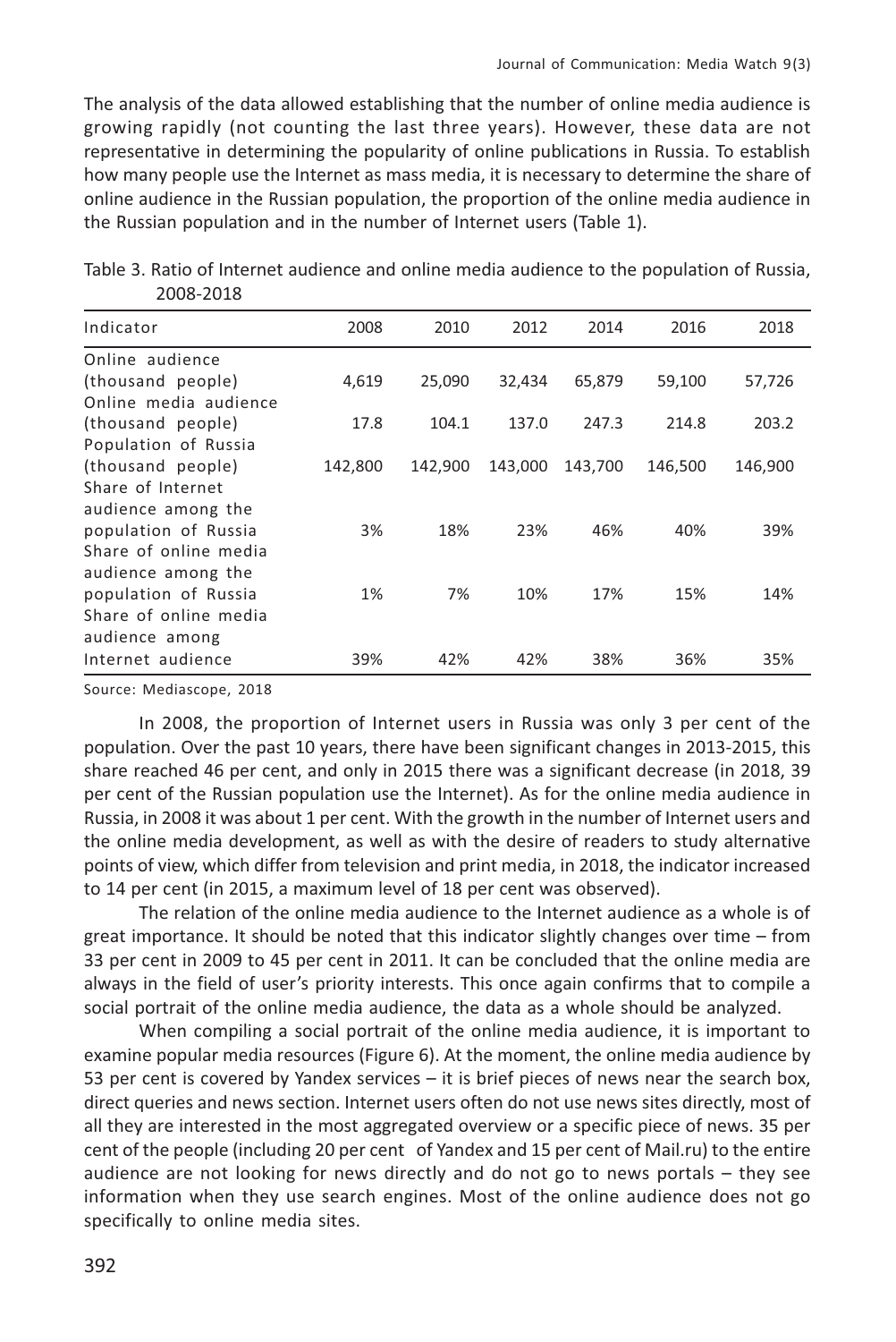

Source: Mediascope, 2018

Figure 6. Popularity of the main online media in Russia in 2018

The main companies that can significantly affect the public mood in the country are Yandex and Mail.ru. They control over 75 per cent of the market. Significant shares are held by Rbc.ru (5 per cent) and Ria.ru (6 per cent). The audience that uses the online media and deliberately visits the sites to learn all the news, most of all trusts these sources. Their common features are the fact that on these sites there is not only news information, but also a large amount of business information, reviews and analytics.

#### **Conclusion**

Making a social portrait of online media audience on the basis of empirical data will permit to characterize the readers of online publications. Identifying the common qualities of people who prefer to use the Internet to search for news, informative texts and entertainment, one may significantly increase not only the audience, but also the "effectiveness" of the media's work. This will make it possible to carefully select the content, taking into account the readers' opinion. Let us denote the main conclusions regarding the social portrait of online media audience in Russia for 2008-2018.

In 2018, a significant proportion of Internet users continue to be Russian residents aged 25 to 34 years (29 per cent). The elderly generation has started to use the Internet more often (21 per cent), while the two other groups: 12-17 years and 18-24 years are the smallest ones, accounting for 10 per cent and 14 per cent respectively. There is a feminization of the Internet audience, the share of men aged 18 to 24 years dropped sharply from 11.2 per cent in 2008 to 6 per cent in 2018.

The online media audience prefers brief overviews of news to long articles (53 per cent of attention is occupied by Yandex services  $-$  this is brief news near the search box, direct queries and the news' section). The users have become more selective in consuming content, Mail.ru and Yandex providers have significantly lower audience growth than the specialized magazines – Rbc.ru, Ria.ru, Lenta.ru and others. 35 per cent of the entire online media audience do not go to the sites on purpose, 22 per cent of readers are only interested in specific pieces of news, getting to the site of the source. In the near future, the online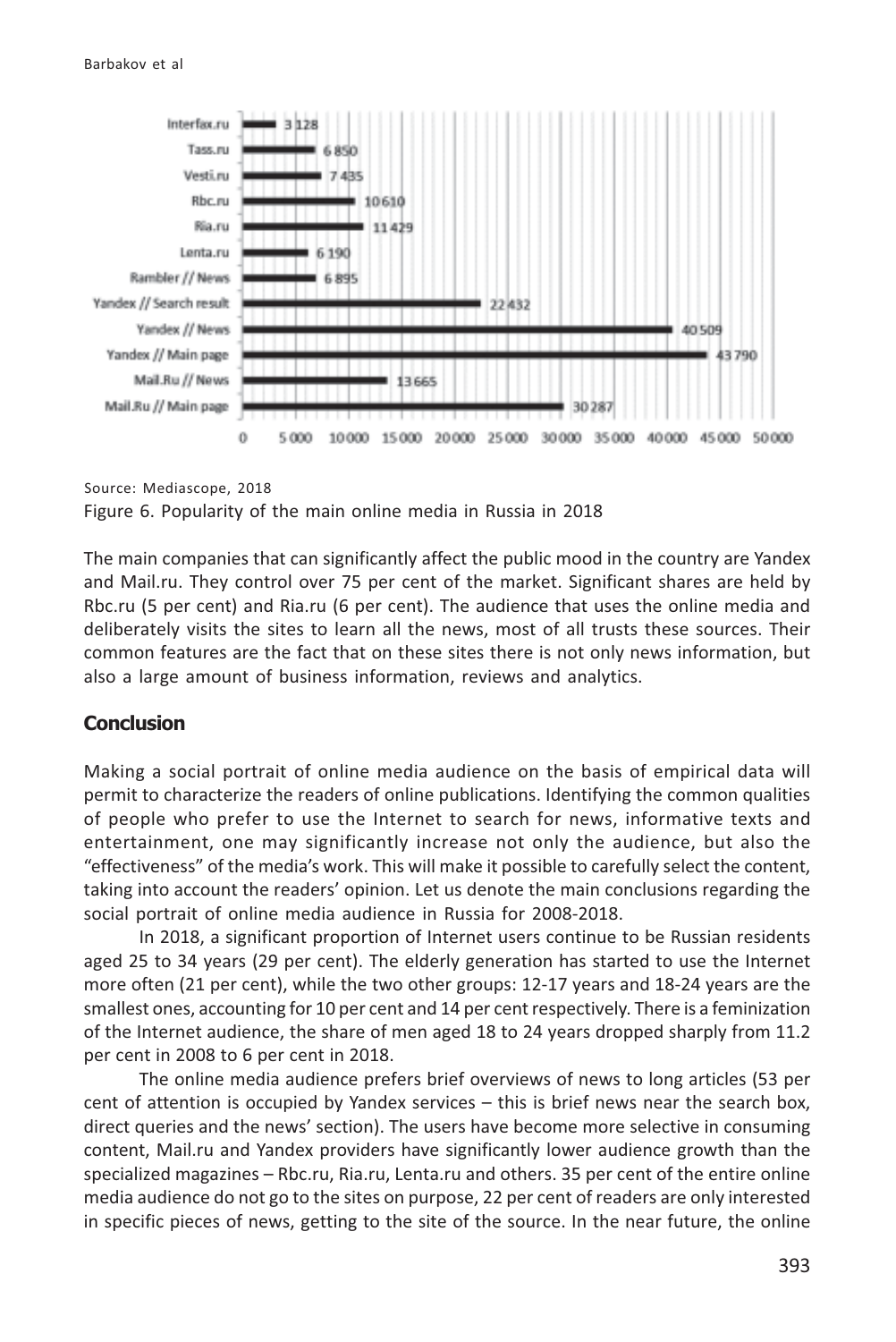media audience will increase in the framework of these categories. Groups within the audience will include more and more online media users. At the same time, the main task of the media is users' geolocation and their provision with personalized content. The study of social characteristics and the construction of typological models of the audience will allow the media to improve their activities taking into account the knowledge of the specifics of the consumer of information.

#### **References**

- Aldakusheva, A.B. (2010). Research of Feasibility on Placing Advertisements in Television Programs and Degree of Compatibility of Their Viewers and Target Audience. Modern Trends in Economics and Management: A New View, 3-1, 108-113.
- Alshahrani, S., & Ward, R. (2014). Social Website Technologies and Their Impact on Society. In S. Saeed (Ed.), User-Centric Technology Design for Nonprofit and Civic Engagements. Public Administration and Information Technology (Vol. 9). Cham: Springer.
- Antunes, F., & Costa, J.P. (2015). The Impact of Online Social Networks on Decision Support Systems. In L. Mola, F. Pennarola, & S. Za (Eds.), From Information to Smart Society. Lecture Notes in Information Systems and Organisation (Vol. 5). Cham: Springer.
- Arzhenovskii, S.V., & Suntura, L. (2014). Statistical Analysis of the Profile of Internet Services' Consumers. Modern Management Technologies, 9(45). Article Number: 4501. Retrieved May 3, 2018, from http://sovman.ru/article/4501/
- Bergenholtz, C. (2012). Interfirm Communities: Neither Weak nor Strong Ties. In A., Bøllingtoft, L. Donaldson, G. Huber, D. Håkonsson, & C. Snow (Eds.), Collaborative Communities of Firms. Information and Organization Design Series (Vol. 9). New York: Springer.
- Braddock, R. (1958). An Extension of the "Lasswell Formula". Journal of Communication, 8.
- Castels, M. (2004). The Internet Galaxy: Reflections on the Internet, Business and Society. Ekaterinburg: U-Faktoriya. (p. 328).
- Champagne, P. (1997). Making Opinion: A New Political Game. Moscow: Socio-Logos. (p. 317).
- Faustino, P. (2013). Book Industry Business, Concentration, Internet and Social Media of Management and Marketing. In M. Friedrichsen, & W. Mühl-Benninghaus (Eds.), Handbook of Social Media Management. Media Business and Innovation. Berlin, Heidelberg: Springer.
- Fisher, J., & Craig, A. (2000). Considering the Gender of Your Web Audience. In E. Balka, & R. Smith (Eds.), Women, Work and Computerization. IFIP - The International Federation for Information Processing (Vol. 44). Boston, MA: Springer.
- Fiske, J. (2011). Introduction to Communication Studies. New York.
- Hovland, C.I., Janis, I.I., & Kelly, H.H. (1953). Communication and Persuasion: Psychological Studies of Opinion Change. New Haven.
- Kavanaugh, A., Reese, D.D., Carroll, J.M., & Rosson, M.B. (2003). Weak Ties in Networked Communities. In M. Huysman, E. Wenger, & V. Wulf (Eds.), Communities and Technologies. Dordrecht: Springer.
- Klapper, J.T. (1960). The Effects of Mass Communication. Free Press.
- Kunz, R., & Werning, S. (2013). Media Management and Social Media Business: New Forms of Value Creation in the Context of Increasingly Interconnected Media Applications. In M. Friedrichsen, & W. Mühl-Benninghaus (Eds.), Handbook of Social Media Management. Media Business and Innovation. Berlin, Heidelberg: Springer.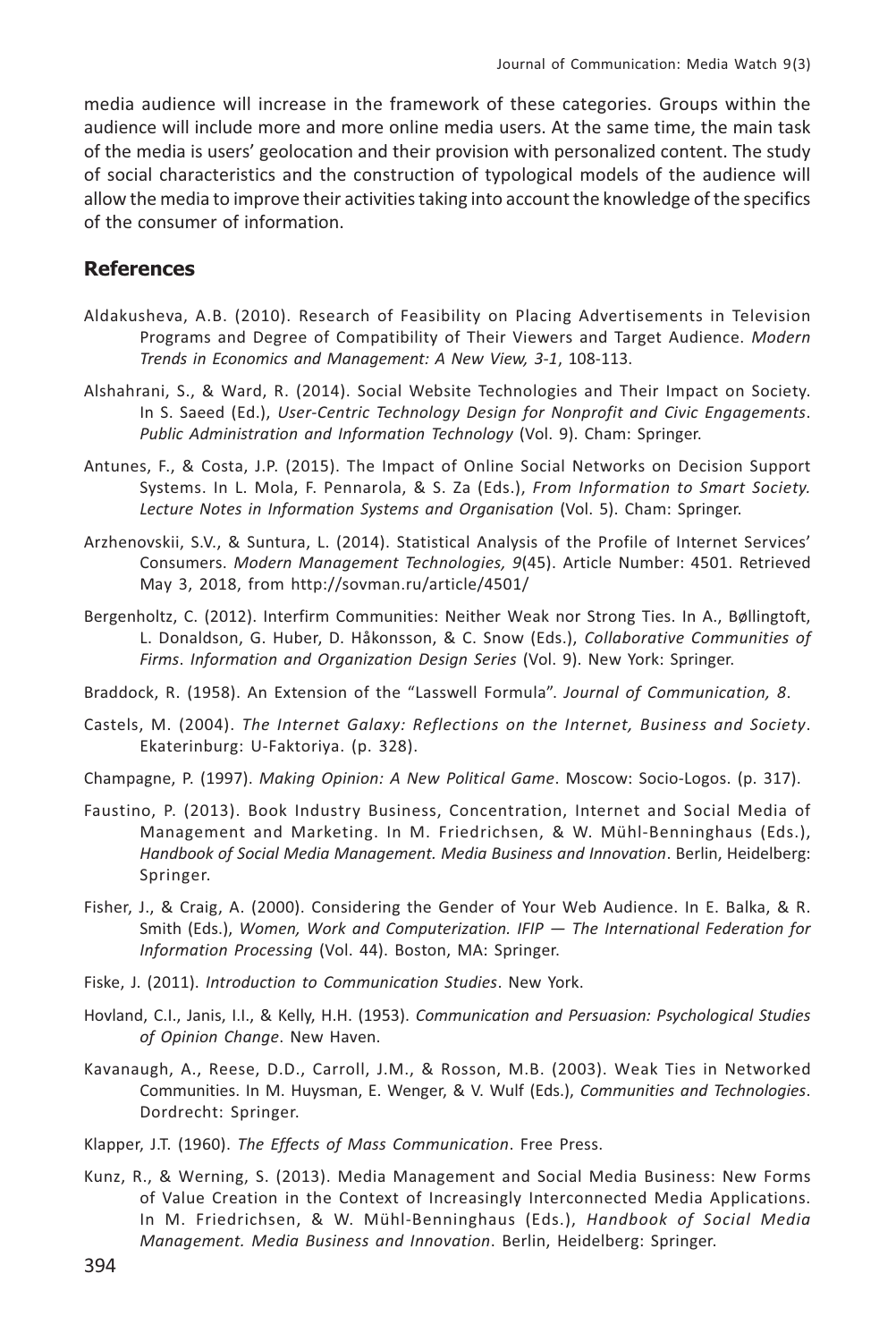- Lasswell, H.D. (1960). The Structure and Function of Communication in Society. In W. Schramm (Ed.), Mass Communication. Urbana.
- Lazarsfeld, P., & Katz, E. (1955). Personal Influence: The Part played by People in the Flow of Mass Communication. New York: Free Press.
- Lindlof, T.R. (2009). The Qualitative Study of Media Audiences. Journal of Broadcasting & Electronic Media, 35(1), 23-42.
- Lippmann, W. (2004). Public Opinion. Moscow: Institute of the Foundation "Public Opinion".  $(p. 384)$ .
- Livingstone, S. (2003). The Changing Nature of Audiences: From the Mass Audience to the Interactive Media User. London: LSE Research Online. Retrieved May 19, 2018, from http:// eprints.lse.ac.uk/archive/00000417
- Livingstone, S. (2005). Media Audiences, Interpreters, Users. In M. Gillespie (Ed.), Media Audiences (pp. 9-50). Maidenhead: Open University Press/McGraw-Hill.
- Mashninova, Yu.V. (2011). Internet User as a Potential Customer for Electronic Newspapers and Magazines, Scientific Periodicals: Problems and Solutions, 3, 16-21.
- McQuail, D. (2013). Journalism and Society. Textbook. Moscow: Media-Mir. (p. 374).
- Mediascope. (2018). Media Audience Research. Retrieved May 3, 2018, from http:// mediascope.net/services/media/preferences-of-russians/data format/
- Meulemann, H., & Hagenah, J. (2009). Mass Media Research. Working Paper No. 111. German Council for Social and Economic Data (RatSWD). Retrieved May 19, 2018, from https:/ /www.ratswd.de/download/RatSWD\_WP\_2009/RatSWD\_WP\_111.pdf
- Mironenko, L.A. (2011). Audience, Public: Research Traditions. Historical, Philosophical, Political and Law Sciences, Culturology and Study of Art. Questions of Theory and Practice, 2(7-3), 158-161.
- Noelle-Neumann, E. (1996). The Spiral of Silence: Public Opinion. Moscow: Progress-Akademiya.  $(p. 352)$ .
- Osagie, S. (2009). Rationale for Studying Mass Media Audiences. Retrieved May 5, 2018, fromhttps:/ /ru.scribd.com/doc/15790365/Rationale-for-Studying-Mass-Media-Audiences
- Pashutin, D.Yu. (2010). Analysis of Stratification Tendencies of Television Audience. Economic Sciences, 62, 408-412.
- Radkevich, A.L. (2009). Internet Audience: Current Situation, Dynamics, Tendencies. Knowledge. Understanding. Skill, 1, 230-236.
- Sadylko, D.V. (2015). Social Portrait of Online Media Regional Audience. Retrieved May 19, 2018, from https://prezi.com/yrmsafe-jhrw/presentation/
- Semenova, A.V., & Korsunskaya, M.V. (2010). Media Content Analysis: Problems and Application Experience. Moscow: Institute of Sociology of the RAS. (p. 324).
- Urbanaeva, E.G. (2017). Methods of Sociological Research of the Audience and Its Opportunities. In Proceedings of the All-Russian Scientific and Practical Conference "Science and Society" (Vol. 2, pp. 194-198).
- Urri, J. (2012). Mobilities. The Monitoring of Public Opinion, 5, 197-252.
- Vesnic-Alujevic, L., Seddighi, G., Das, R., & Mathieu, D. (2018). Audiences, Towards 2030: Drivers, Scenarios and Horizons of the Future. In R. Das, & B. Ytre-Arne (Eds.), The Future of Audiences. Cham: Palgrave Macmillan.